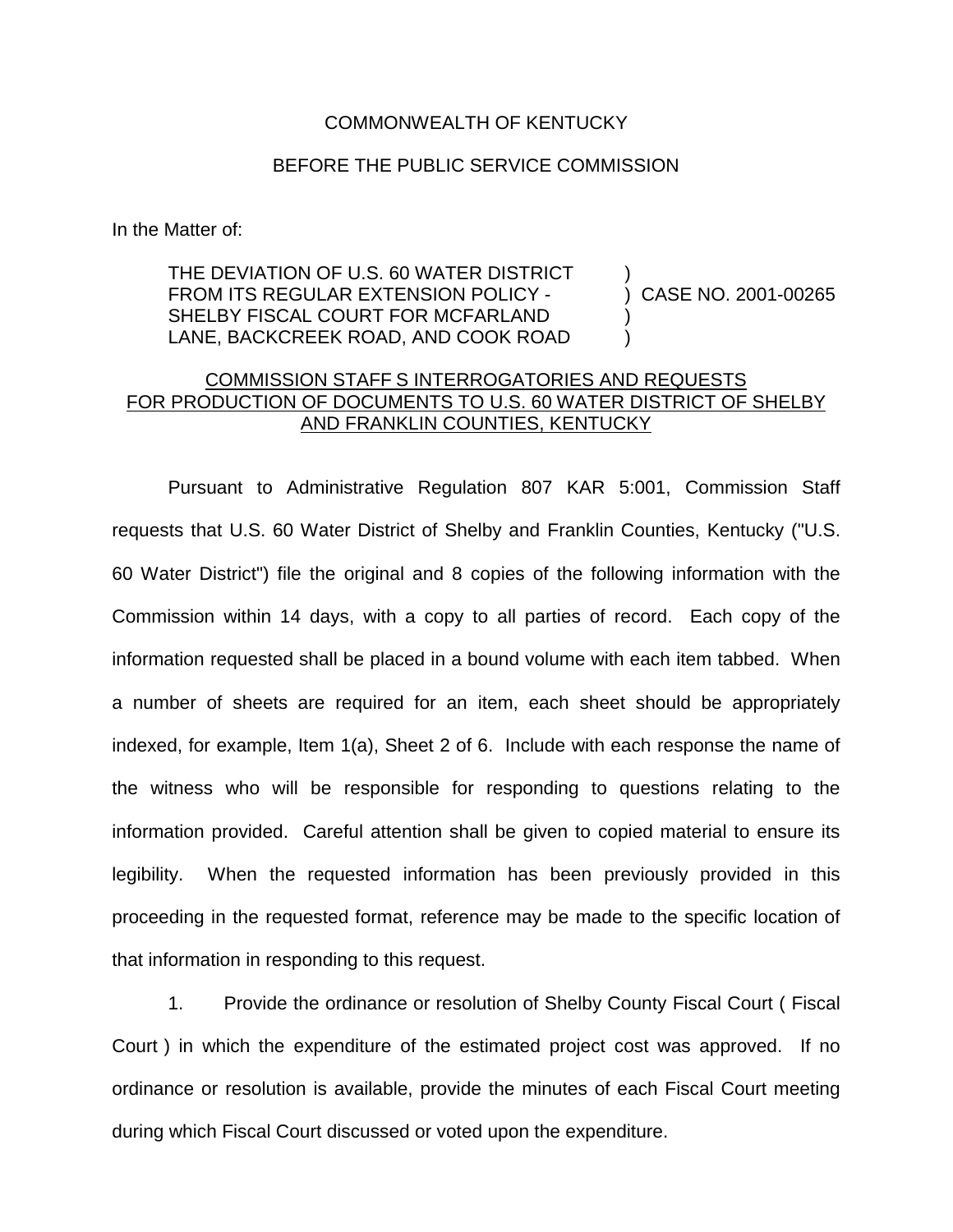2. a. State the number of potential customers that reside upon McFarland Lane, Backcreek Road, and Cook Road.

b. State how many of these potential customers will be required to contribute to the cost of the water main extension.

3. a. State the number of persons who reside upon McFarland Lane, Backcreek Road, and Cook Road who have applied for service.

b. State how many of these potential applicants are eligible to connect to the proposed water main without contributing to the cost of the water main extension.

4. State whether U.S. 60 Water District currently serves any structure(s) on McFarland Lane, Backcreek Road, and Cook Road through facilities that are located on other streets or roads.

5. If U.S. 60 Water District currently serves any structure(s) on McFarland Lane, Backcreek Road, and Cook Road through facilities that are located on other streets or roads,

a. State the number of customers that are served.

b. Describe how these customers will be affected by the proposed contract.

6. State whether U.S. 60 Water District has previously entered agreements with Fiscal Court regarding the construction of water main extensions during the last 10 years. If yes, list the date of each agreement and state:

a. Number of potential customers that the proposed extension was expected to serve.

b. Amount of Fiscal Court s contribution.

c. Length of the proposed water main extension.

-2-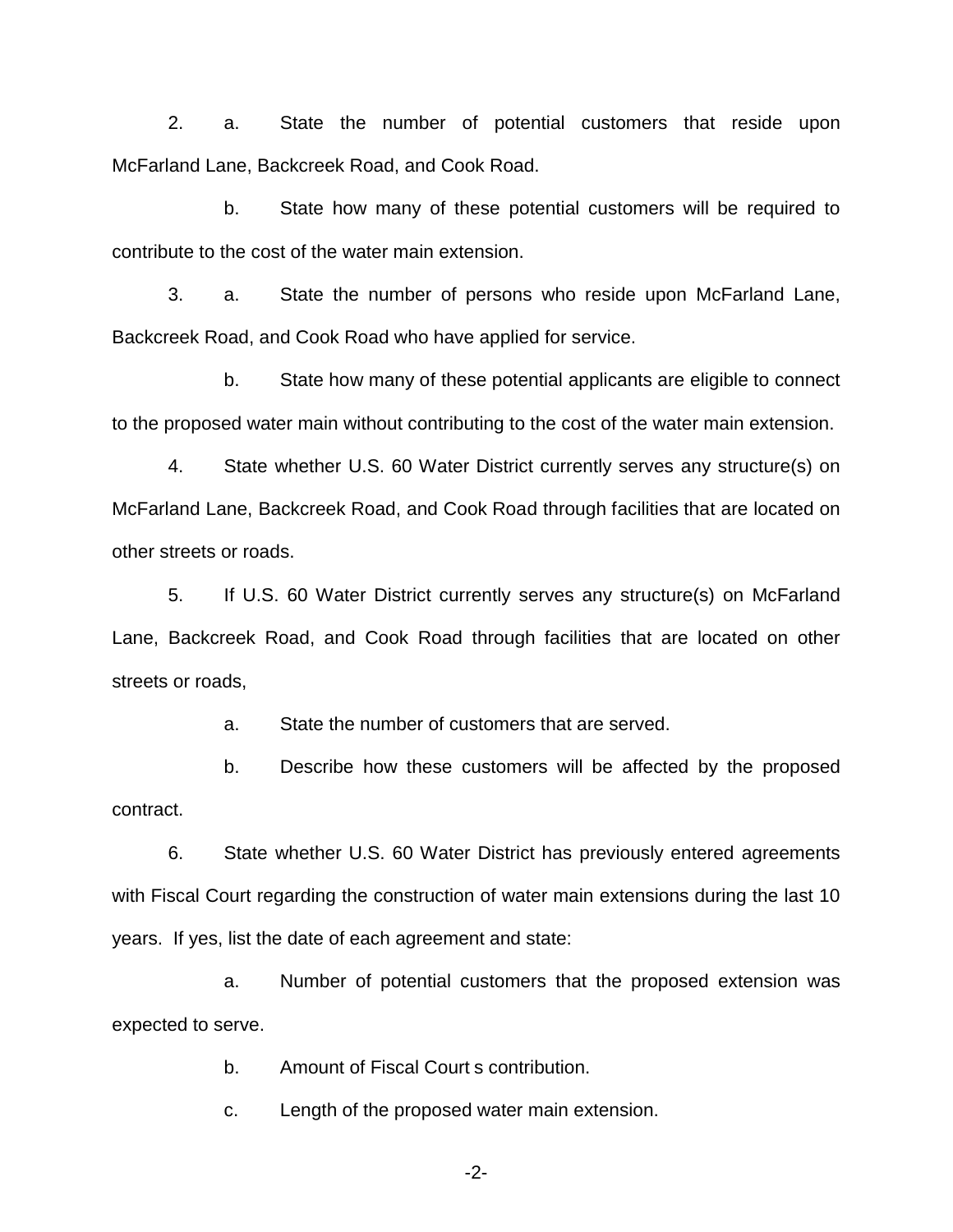d. Cost of the proposed water main extension.

e. Amount of any required customer contribution.

f. Length of period during which subsequently connecting customers would be required to contribute.

7. Explain why U.S. 60 Water District used a special contract for the proposed water main extension rather than amend its filed rate schedules to provide for a uniform rule for all water main extensions in Shelby County that are financed in part with contributions from Fiscal Court.

8. a. State U.S. 60 Water District s estimate for future customer growth along the portion of McFarland Lane, Backcreek Road, and Cook Road that the proposed water main extension will serve.

b. Describe how U.S. 60 Water District derived this estimate.

9. State how Fiscal Court and U.S. 60 Water District determined that an applicant for service should be assessed a contribution based upon his or her household income.

10. Describe how U.S. 60 Water District will determine whether an applicant meets the income eligibility requirements set forth in the contract.

11. In Case No. 2001-00357, $1$  U.S. 60 Water District submitted an extension agreement to the Commission that required each applicant for service to contribute \$2,500. In the present case, certain applicants will be exempted from any contribution

<sup>&</sup>lt;sup>1</sup> Case No. 2001-00357, The Deviation of U.S. 60 Water District from Its Regular Extension Policy Shelby Fiscal Court For Service to Ditto Road (filed Oct. 30, 2001).